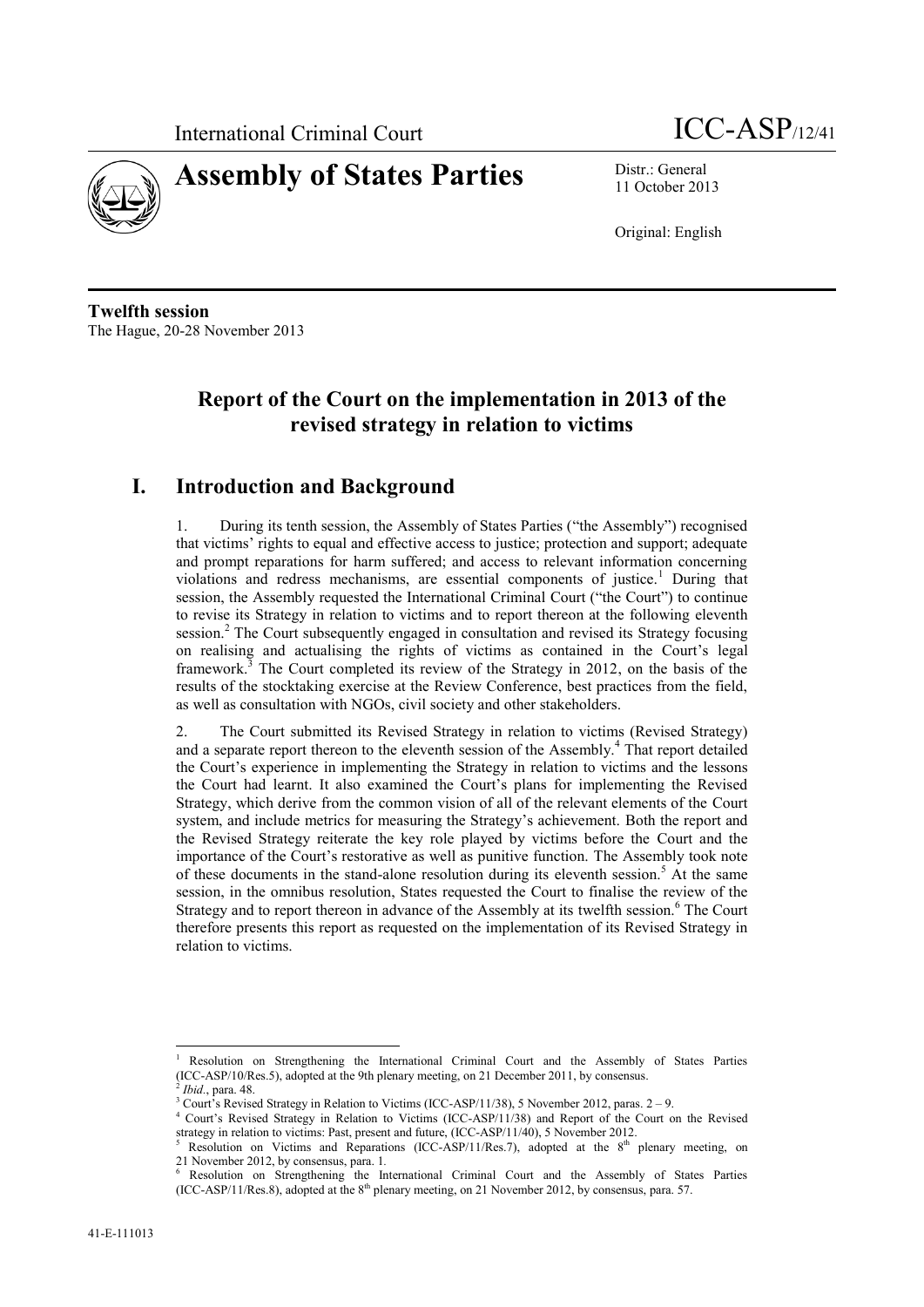# **II. Implementation of the Revised Strategy**

This report provides an update to the Assembly on the measures implemented by the Court in 2013 in relation to four Objectives set out in the Revised Strategy: 1) Communication; 2) Protection and Support; 3) Participation and Representation; and 4) Reparations and Assistance.<sup>7</sup>

4. The realisation of the rights of victims - both as set out in the annex to the Revised Strategy as well as subsequently ruled upon by Chambers – is at the centre of the Court's Revised Strategy. It is important to note that certain aspects of the Court's legal framework, especially in relation to victims, still await judicial determination or interpretation. In implementing the Revised Strategy and reporting on it, the Court refrains from impinging in any way on the powers and discretion of Chambers and remains flexible to incorporate the relevant judicial rulings as they arise. Furthermore, the four Objectives identified in the Revised Strategy are phrased, in part, as aspirations. While it is not always possible to achieve these ambitious goals, the Court continually strives to do its utmost and remains committed to achieving the best possible outcome within the limits imposed by existing resources and its operating environment.

### **A. Gender: An issue cross-cutting all four Strategic Objectives**

5. Gender was identified in the Revised Strategy as an issue cross-cutting all of the Strategic Objectives and with significant impact on victims, affected communities and the work of the Court system. It was noted that victims have a right as set out in the Court's legal framework to have gender and its impact taken into consideration in certain circumstances.<sup>8</sup> In the Revised Strategy, the Court committed to continuing to do its utmost, in accordance with its legal framework, to interact with victims and affected communities with an awareness of gender as well as developing and implementing its programming and victims' related work incorporating gender considerations. Gender is reported on below in relation to the four Strategic Objectives.

### **1. Strategic Objective 1: Communication**

*Ensure that victims of situations under preliminary examination or victims of a situation or case under investigation, trial, appeal or for which reparations are being adjudicated receive clear communications about the Court, its mandate and activities as well as their right as victims in relation to the elements of the Court system and at all steps of the judicial process.* 

6. While an Objective on its own, communication is also cross-cutting as it relates to the other three Objectives. The Court has undertaken various activities for the implementation of the communication Objective in 2013 to ensure that victims have clear information about the Court, its mandate and operations as well as their rights. These activities relate to outreach programmes and tools, undergoing training and developing strategic plans.

7. Reaching out to affected communities and publicising on-going trials remain priorities for the Public Information and Documentation Section (PIDS) in the Registry. PIDS is currently improving the quality of the two-way communication process or dialogue between outreach practitioners and affected communities. Through the Outreach Unit's internal reports, views and concerns of those engaged during outreach sessions are being channelled back to the relevant offices within the Court. Overall, from January to September 2013 some 13,530 people (2,956 women) participated in participated in 242 outreach sessions. 9

8. In relation to communication outreach tools, in conjunction with the Victims Participation and Reparation Section (VPRS) and other relevant sections within the Court, a series of programmes related to victims' participation in Court proceedings were produced. The aim of the series of television and radio programmes is to inform affected

 $\overline{\phantom{a}}$ <sup>7</sup> Court's Revised Strategy in Relation to Victims (ICC-ASP/11/38), 5 November 2012.

<sup>8</sup> *Ibid.*, para. 17.

<sup>9</sup> Number of participants in outreach sessions per country: Uganda, 1288 (860 women); DRC 11,105

<sup>(1877</sup> women); Darfur (Sudan), 330 (94 women); Kenya 755 (112 women) and Côte d'Ivoire 52 (13 women).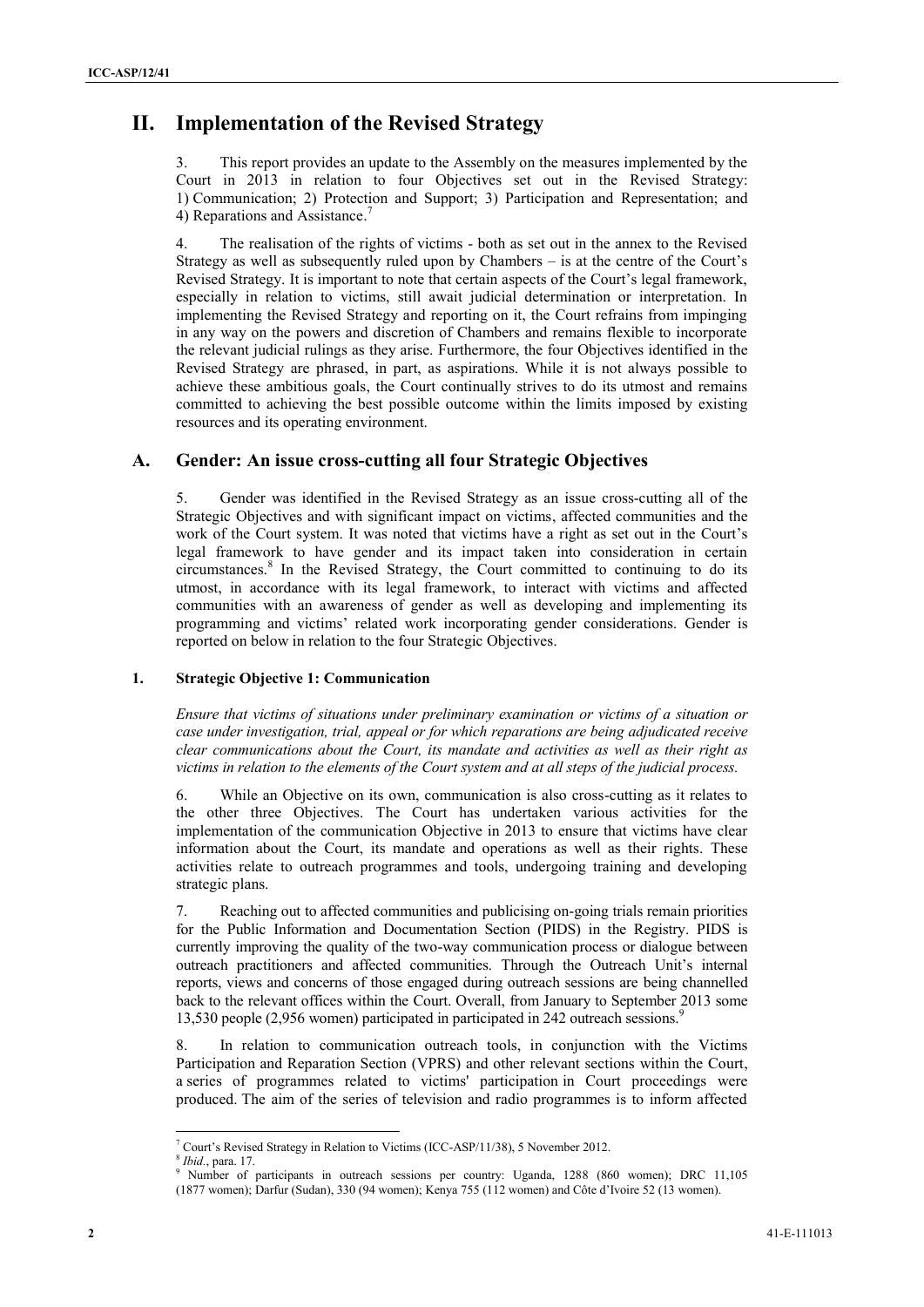communities about their rights regarding participation. These programmes answer frequently asked questions by victims in the situations countries.<sup>10</sup> An introductory programme was produced in May 2013.<sup>11</sup>

9. Through these programmes, during face to face meetings the concerned groups targeted were able to better understand the provisions of the Rome Statute regarding the rights of victims to apply for participation and reparation. PIDS also produced special videos tailored to the target groups in Abidjan, Côte d'Ivoire, and Ituri in the DRC. Initial testing of the videos was very successful. Similar videos focusing on the modalities of victim's participation according to the decisions by judges in the two Kenya cases and in the *Bosco Ntaganda* case are under production. The videos are tools that Court officials as well as intermediaries could use to promote understanding of the modalities of participation before the Court.<sup>12</sup>

10. In 2013, local security conditions in Central African Republic (CAR), Sudan and Libya became significant obstacles preventing the Court from conducting outreach activities in those situation countries. To fill the information gap, PIDS has used radio and, whenever possible, disseminated information through their partners in the field.

11. The Outreach Unit of PIDS has been assessing its experience in order to prepare an updated version of the Court's Strategic Plan for Outreach. Internal and external consultations are being conducted and relevant elements of the Revised Strategy for Victims and the draft Guidelines Governing the Relationship with Intermediaries will be included.

12. The Office of the Prosecutor (OTP) continued to communicate with victims and affected communities, including following the receipt of article 15 of the Rome Statute communications during its preliminary examinations. The Office used media and public information activities as well as direct contact with NGOs and victims' associations to provide information and updates about the process and scope of preliminary examinations, including requirements for the assessment of the interests of victims before deciding whether or not to open an investigation. During the investigations, OTP staff continued to brief witnesses about the Court and the mandate of the OTP. In most instances, the OTP is the first Organ of the Court to interact with victims who are potential witnesses. In this regard, the OTP has developed a child-friendly introduction to the Court as a tool to be used by investigators when explaining the mandate of the Court.

13. In the interests of promoting transparency, clarity, and predictability, the OTP is finalizing its policy paper on sexual and gender-based violence, which will also provide guidance to staff on the application of the legal framework.

14. The Trust Fund does not have its own outreach unit and relies mainly on PIDS and VPRS for communication. The Trust Fund continues to work with these Registry Sections to deliver accurate and comprehensive messages on the Funds' reparations and assistance mandate. However, the outreach activities that are sometimes performed through intermediaries are beyond the TFV's control.

15. With regard to the objective to consult with eligible victims and their families in order to develop an implementation plan for reparations,<sup>13</sup> the TFV is not yet in a position to begin any activities in the *Lubanga* case in the DRC situation as the Trial Chamber's decision on reparations<sup>14</sup> as well as the judgment convicting Mr. Lubanga are currently under appeal. The Trust Fund notes that there are no resources available to perform such

 $\overline{a}$ 

 $10$  Frequently asked questions include: What does it mean to participate as a victim in the Court proceedings? How does the process work? When and how are victims of ICC crimes entitled to reparations? What challenges does the Court face in making effective and meaningful participation of victims?<br><sup>11</sup> This programme can be viewed at Explicit participation of victims?

<sup>11</sup> This programme can be viewed at: English version **<** [http://www.youtube.com/watch?v=chymGL8teX4>](http://www.youtube.com/watch?v=chymGL8teX4) and French version **<**[http://www.youtube.com/watch?v=oudIz-RhO00>](http://www.youtube.com/watch?v=oudIz-RhO00).

<sup>&</sup>lt;sup>12</sup> Impact of outreach is enhanced by publishing Court videos on the internet and through local media broadcast. During the reporting period, the English version of the video *Victims' participation before the ICC* published on the Court's YouTube channel has received 1,766 views and the French 549 views. The video *La participation des victimes devant la CPI – Côte d'Ivoire* received 503 views. Also, these video and audio programmes were distributed directly to media reaching potential audiences of 30 million in Kenya, 25 million in the DRC, 19 million in Uganda, 800,000 in CAR and unknown potential audience in Cote d'Ivoire.

<sup>&</sup>lt;sup>13</sup> Report of the Court on the Revised strategy in relation to victims: Past, present and future, (ICC-ASP/11/40), para. 15. In the case against Mr. Lubanga, Trial Chamber I included affected communities.<br><sup>14</sup> The Processures: The United States Mr. Lubanga, Trial Chamber I included affected communities.

<sup>14</sup> *The Prosecutor v. Thomas Lubanga Dyilo*, No. ICC-01/04-01/06, "Decision Establishing the Principles and Procedures to be Applied to Reparations", 7 August 2012.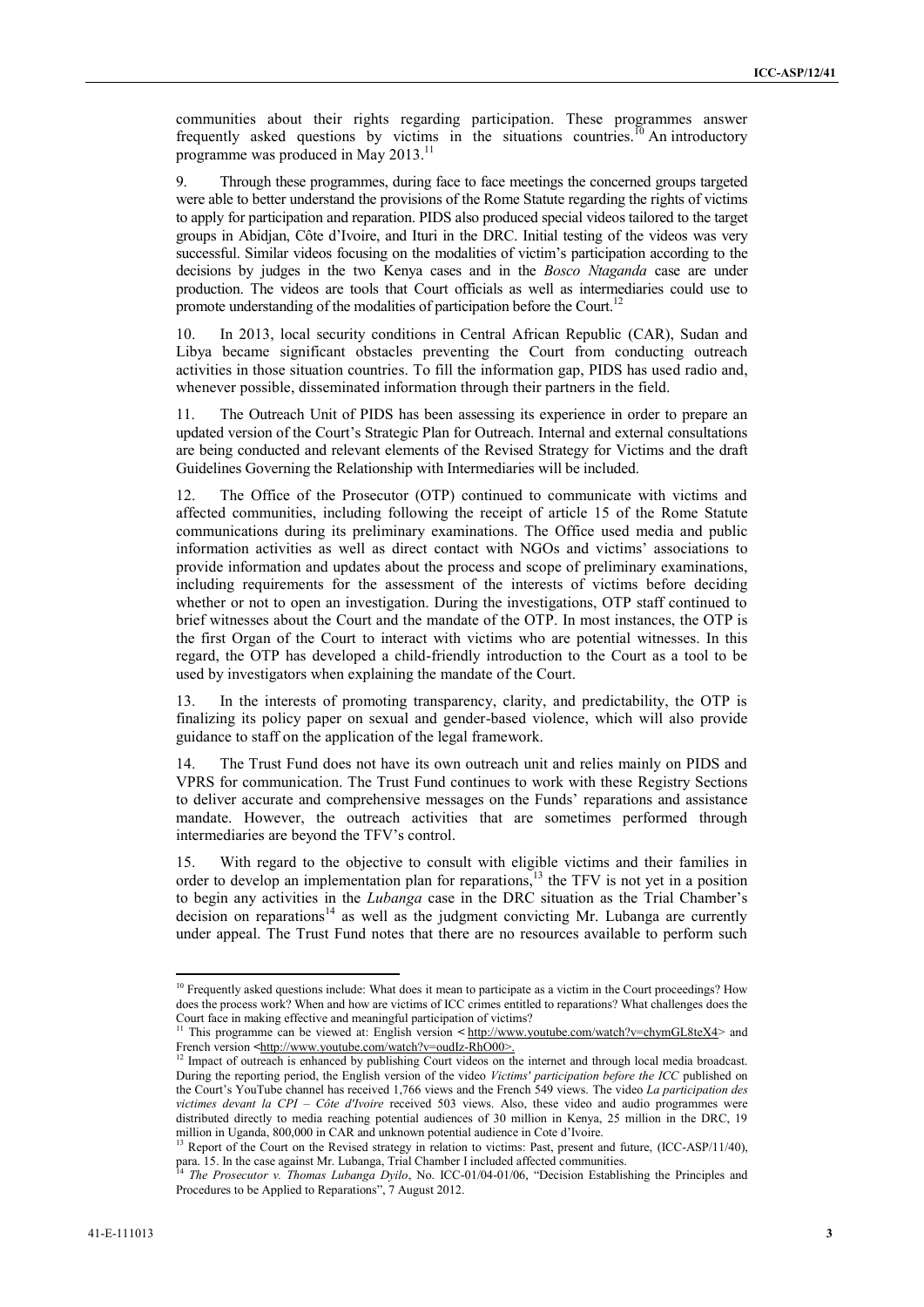consultations through the Trust Fund, and that it is unclear to what extent the Registry will be able to resource the assistance of PIDS and VPRS.

16. With regard to the assistance mandate, the Trust Fund provided PIDS and VPRS with audio messages giving some examples about the assistance mandate to be used during outreach sessions. However, it needs to be explained that eligibility for participation in assistance programs is subject to available resources.

17. The Trust Fund is planning to include the development of its own outreach strategy in its upcoming Strategic Plan for 2014-2017. This will also encompass outreach strategies of the Trust Fund's partner organisations that provide services under the assistant mandate for eligible individuals and communities.

18. Finally, a number of Registry Sections, Offices and a representative of the TFV participated in two and a half days of training on communication with victims, including a focus on culture and communicating with vulnerable people. Staff from the VPRS, VWU, OPCV, OPCD and OTP also undertook five days training on interviewing victims and witnesses. These training courses were sponsored and facilitated by Justice Rapid Response.

### **2. Strategic Objective 2: Protection and Support**

*Provide protection, support and assistance to victims interacting with the Court in order to safeguard their security, psychological and physical integrity and well-being; ensure respect for their dignity and privacy.*

19. In order to facilitate victims' rights to participate, the Court provides protection and support to alleviate situations that may hamper a victim's ability to participate in the proceedings. In 2013, the Court undertook various activities implementing this Objective regarding protection and support to victims (both those participating in the proceedings and those appearing as witnesses), including performing security assessments, providing psycho-social care and applying protective measures. This was due largely to the work of the Victims and Witnesses Unit (VWU) in conjunction with Chambers and the parties and participants in the proceedings.

20. As per article 43(6) of the Rome Statute, the VWU in the Registry provides protective measures and security arrangements, counselling and other appropriate assistance for victims and witnesses appearing before the Court and those who might be at risk because of their interaction with the Court. Psychologists in the Unit have expertise in trauma, including trauma related to sexual and gender-based violence. Furthermore, the OTP Gender and Children's Unit (GCU) makes referrals to the VWU, and witnesses referred by this mechanisms have already received specialised care concerning gender from their initial interactions with the Court. The GCU also conducts pre-interview assessments to ensure the fitness of victim-witnesses to be interviewed and provides psychological support during the interview process. In addition, the OTP's Protection Strategy Unit liaises with VWU regarding protective measures. In 2013, the VWU recruited an additional psychologist (P2) to the team in order to support victims and witnesses. The VWU's capacity for psycho-social assessments will need reinforcement as the demand for this service grows, $15$  and an internal review of VWU has recommended further increasing the number of staff psychologists in 2014.

21. As per article 68(4) of the Rome Statute the VWU may advise the Prosecutor and the Court on appropriate protective measures, security arrangements, counselling and assistance. The Chambers have continued to seek the specialised advice of VWU regarding protection measures for victims and witnesses in proceedings. In order to meet these requests, the VWU bolstered its legal capacity to ensure that the Court can meet its obligations to protect and support victims.<sup>16</sup> In 2013, the VWU doubled its legal capacity as a matter of priority. The VWU was able to achieve this within the approved programme budget by not renewing contracts, terminating other contracts and by redeploying posts. For example, there were five posts in Central African Republic (CAR) that were redeployed to more active situations.

 $\overline{a}$ 

<sup>15</sup> ICC-ASP/11/40, para. 71.

<sup>16</sup> *Ibid*.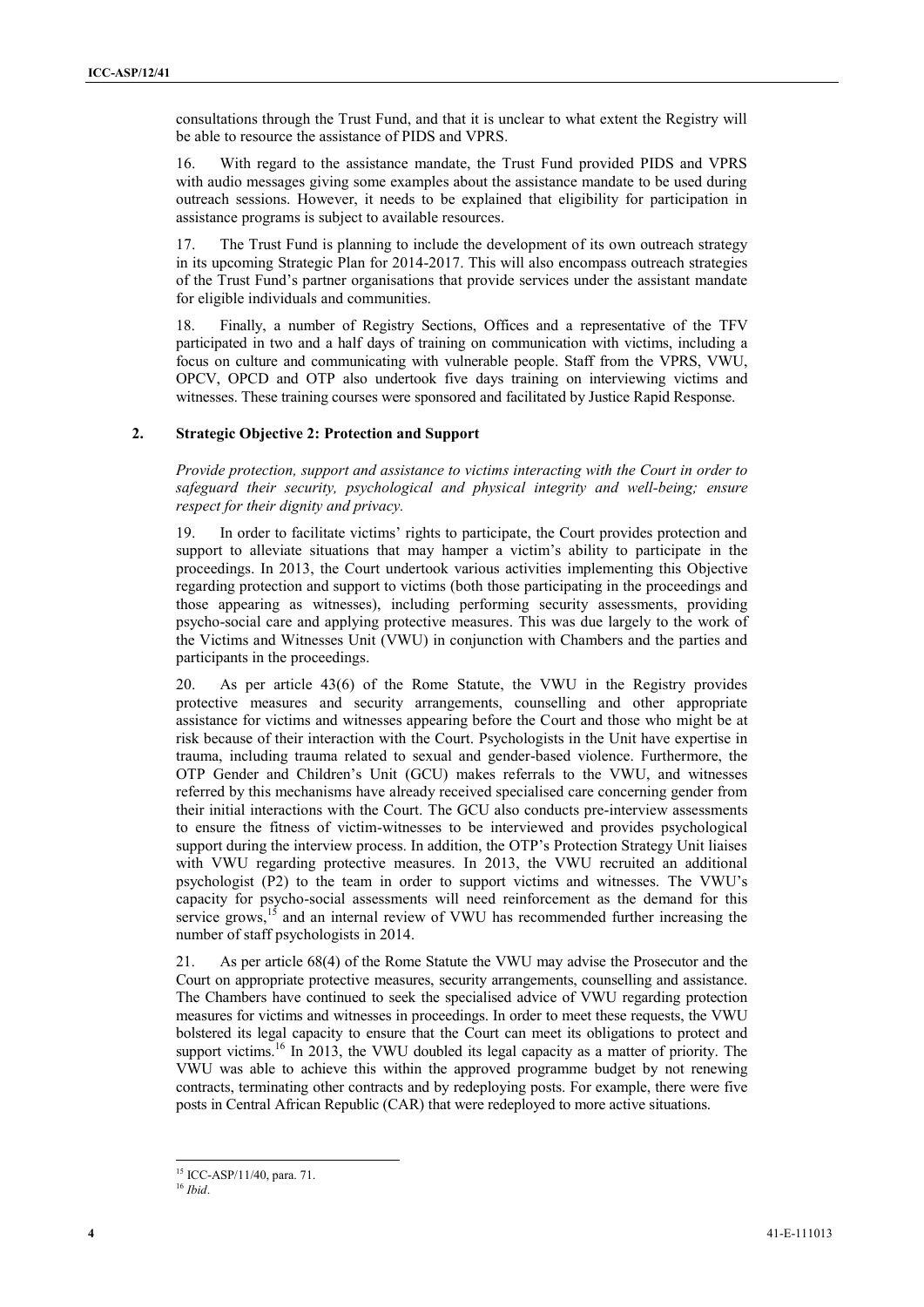22. The Trial Chamber has granted protective measures to victims participating in the *Bemba* case. Identifying information contained in both the confidential redacted and public redacted versions of the annexes to victims' decisions is redacted to protect the victims. The publication of the identity of victims who appeared as witnesses before the Court or appeared to present their views and concerns in person was subject to the victims' consent. Victims who appeared as witnesses or presented their views and concerns in person were granted special measures, including the presence of a support person, monitoring by a psychologist and an adapted mode of questioning by the parties. Although only one trial has started and the other commences in November, the Chamber has already confronted issues of protection and support for victims in the Kenya cases, with the first protective measure decision being issued by Trial Chamber  $V(A)$ .<sup>1</sup>

23. VWU have continued in 2013 to undertake security assessments and to provide protection and support to victims participating in proceedings and witnesses both in the field and at the seat of the Court. This includes not only those who actually give evidence, but also those who may be at risk due to their interaction with the Court. Since the 2012 Report of the Court on the Revised Strategy in Relation to Victims, the VWU has submitted in the *Bemba*  case a report on any potential requests for protective and special measures for the 1708 victims who had been granted status to participate, and is currently working on a new report about 777 victims who have been granted status to participate. The VWU is currently providing protective measures to more than 10 victims in the Kenya, DRC and Ivory Coast cases.

24. There has been a very large growth in the number of people entering the Court's Protection Program. This represents a significant demand on the Court's resources. In light of the two Kenya cases, the Court will face new and unprecedented challenges regarding witness protection, especially due to the large size of families requiring protection. A review is being undertaken of those who have not yet been exited from the Program and VWU's care. The VWU Protection sub-unit would have to account for any additional workload that may emanate from this Strategy, and where required increase its staffing capacity to efficiently address the protection of victims.

25. The VWU's Familiarization Protocol has continued to be implemented in 2013 and is an effective tool for victims and witnesses appearing before the Court. In 2013 the VWU has been implementing the Protocol on protection with the OTP. The Protocol, while developed between the Registry and OTP, may be extended to apply equally to the Defence and Legal Representatives of victims if required by Chambers. The Protocol is currently the subject of review by the Organs of the Court and parties and participants to proceedings to define the division of labour and responsibilities between the Organs. The Court has also improved its procedures to ensure that victims are not harmed due to their interaction with the Court, including harmed by staff of the Court.

26. The VWU's Immediate Response System (IRS) applies to victims and witnesses in the field and aims to provide protection services both by the Court and/or by local or State authorities. Some challenges to implementing the IRS have arisen in the CAR as well as the DRC, where the conflict is on-going and the security situation is so volatile. Where possible, the VWU has formed partnerships with local authorities and UN agencies in order to strengthen local capacity to support and assist victims participating in the proceedings. However, the Court needs to enter into additional relocation agreements with States in order to be able to fulfil their mandate regarding victims/witness protection. To date, the Court has 13 such agreements in place, with three agreements concluded in 2013. The VWU have developed a strategy to increase the number of relocation agreements and have identified priority States.

27. The VWU has identified the need for 11 additional posts in the Proposed Programme Budget for 2014. These posts are necessary for VWU to increase its services to meet demand and to reduce the risks to victims and witnesses, as well as the institutional risks to the Court. Finally, a number of reviews - both internal and external - of VWU were undertaken in 2013 and their recommendations will be considered and implemented in the course of 2014. The focus on protection and support of victims and witnesses will continue to be a high priority for the Court.

 $\overline{\phantom{a}}$ <sup>17</sup> ICC-01/09-01/11-902-Red2.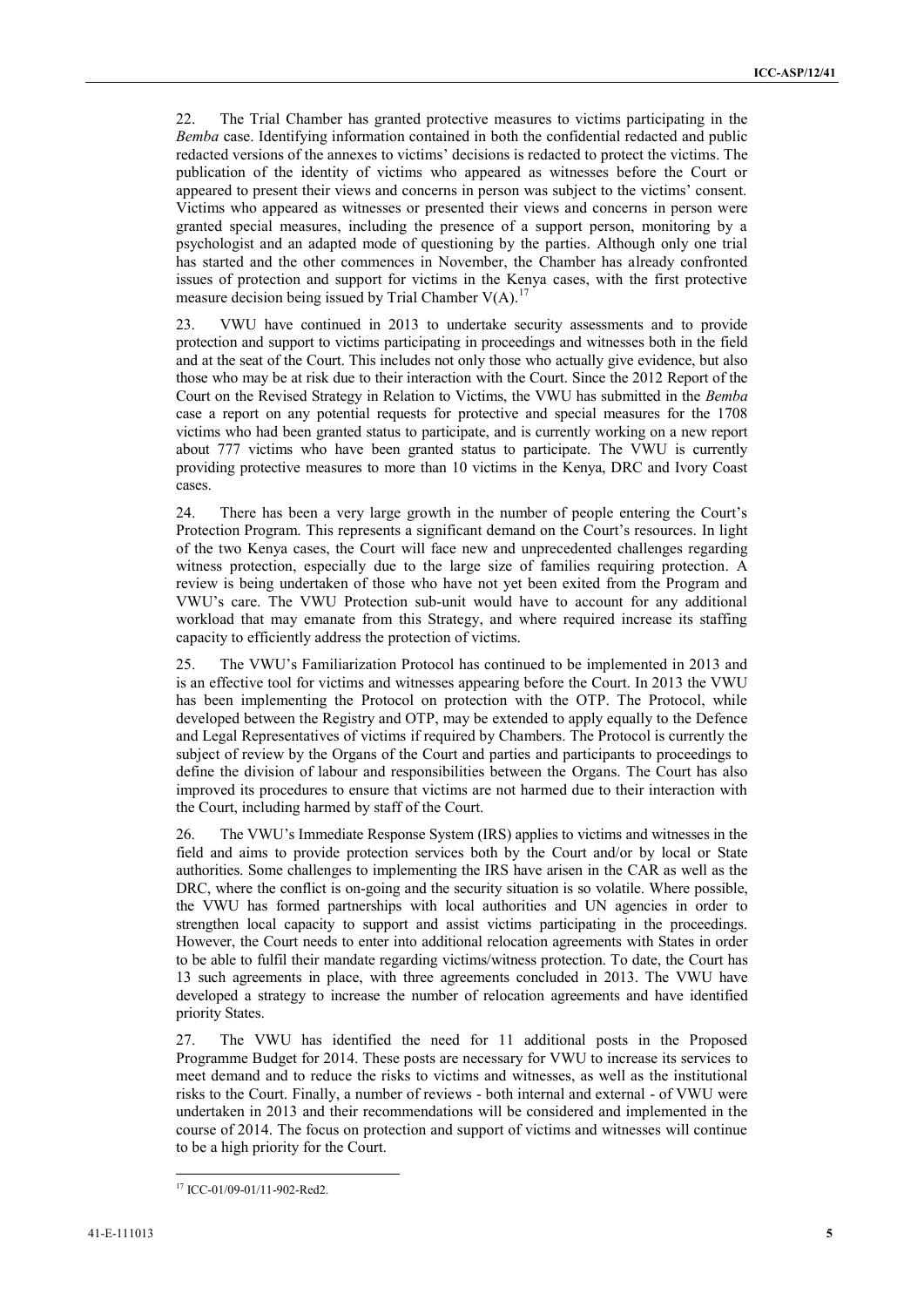#### **3. Strategic Objective 3: Participation and Representation**

*Ensure that victims are able to fully exercise their right to effectively participate in the Court's proceedings with effective legal representation in a manner that is consistent with their rights and personal interests as well as with the rights of the accused to a fair, expeditious and impartial trial.* 

28. The Court was created with both a punitive and a restorative function, with the Rome Statute giving victims a right to directly participate in proceedings. Enabling victims to realise their rights to participation and representation primarily falls to the VPRS, CSS and OPCV,<sup>18</sup> and is guaranteed by Chambers. In 2013, improvements were made to the Court's database system for applications, information sheets were provided for participating victims, and the Manual for Legal Representatives was updated. In addition, the Court has also continued to develop the modalities of victim participation and representation in an effort to ensure that these rights are effective and meaningful.

29. The Court has continued to make efforts to explore options aimed at making the victim application system as efficient as possible. The application system is the mechanism by which victims may apply to participate in proceedings or for reparations. These developments, some of which were envisaged in the Court's report to the Assembly in November 2012,<sup>19</sup> are enabling lessons to be learnt as regards the most efficient and effective system for enabling victims to seek to participate in the proceedings. The Court has also engaged in detailed discussions on this topic with civil society<sup>20</sup> and the States Parties through the Hague Working Group facilitation on Victims, Affected Communities, Trust Fund for Victims, including Reparations and Intermediaries.

30. Improvements have been made by VPRS to the electronic management system used for victims' applications, for instance enabling victims' applications to registered in a much shorter time. In response to instructions from Chambers, and in an effort to explore more effective ways to deal with large numbers of applications, the VPRS has implemented several different victims' application systems in the course of the last year that mark a departure from the system implemented to date. In the *Gbagbo* case, in order to enable victims to apply to participate in the confirmation of charges hearing, a partly collective application process was adopted during the first half of 2012.

31. In the two Kenya cases. Trial Chamber  $V^{21}$  decided on 3 October 2012 that the victim applications pursuant to Rule 89 of the Rules of Procedure and Evidence would only need to be submitted for review by victims who wish to participate individually by appearing directly before the Chamber. All other victims who wish to participate without appearing before the Chamber: (i) are permitted by Trial Chamber V to present their views and concerns through a common legal representative and (ii) do not need to go through an application procedure. A simplified registration procedure applies to this latter group. The common legal representatives, working with the Registry, are responsible for identifying victims within the scope of the case. The VPRS reported in January 2013 that a majority of the victim communities consulted supported the new system.<sup>22</sup> The VPRS has been in regular contact with the victim communities in both Kenya cases and in 2013 filed five reports to the Chamber about the general situation of victims.<sup>23</sup>

32. In the *Bosco Ntaganda* case, <sup>24</sup> the Pre-Trial Chamber, after consultation with the Registry, including a review of the lessons learnt in the *Gbagbo* case, ordered a simplified victim application process with a one-page application form, for VPRS to implement. In another development, the VPRS has in two cases notified its reports on victim applications

 $18$ The OPCV is normally appointed as legal representative of unrepresented applicants before a decision is taken by the relevant Chamber and sometimes as legal representative of participating victims in the proceedings.

Report of the Court on the review of the system for victims to apply to participate in proceedings, 5 November 2012, ICC-ASP/11/22.

<sup>20</sup> See for example the *Independent Panel of Experts Report on Victim Participation at the ICC* (July 2013) produced by Amnesty International and Redress, which was based on the Panel's meeting and consultations held in The Hague on 24-27 April 2013.

ICC-01/09-01/11-460; and ICC-01/09-02/11-498.

<sup>&</sup>lt;sup>22</sup> ICC-01/09-01/11-566-Anx; and ICC-01/09-02/11-606-Anx.

<sup>&</sup>lt;sup>23</sup> The latest report was filed 24 September 2013. See ICC-01/09-01/11-980-AnxA; ICC-01/09-02/11-810-AnxA

<sup>24</sup> Pre-Trial Chamber II, *Decision Establishing Principles on the Victims' Application Process*, ICC-01/04-02/06-67 of 28 May 2013.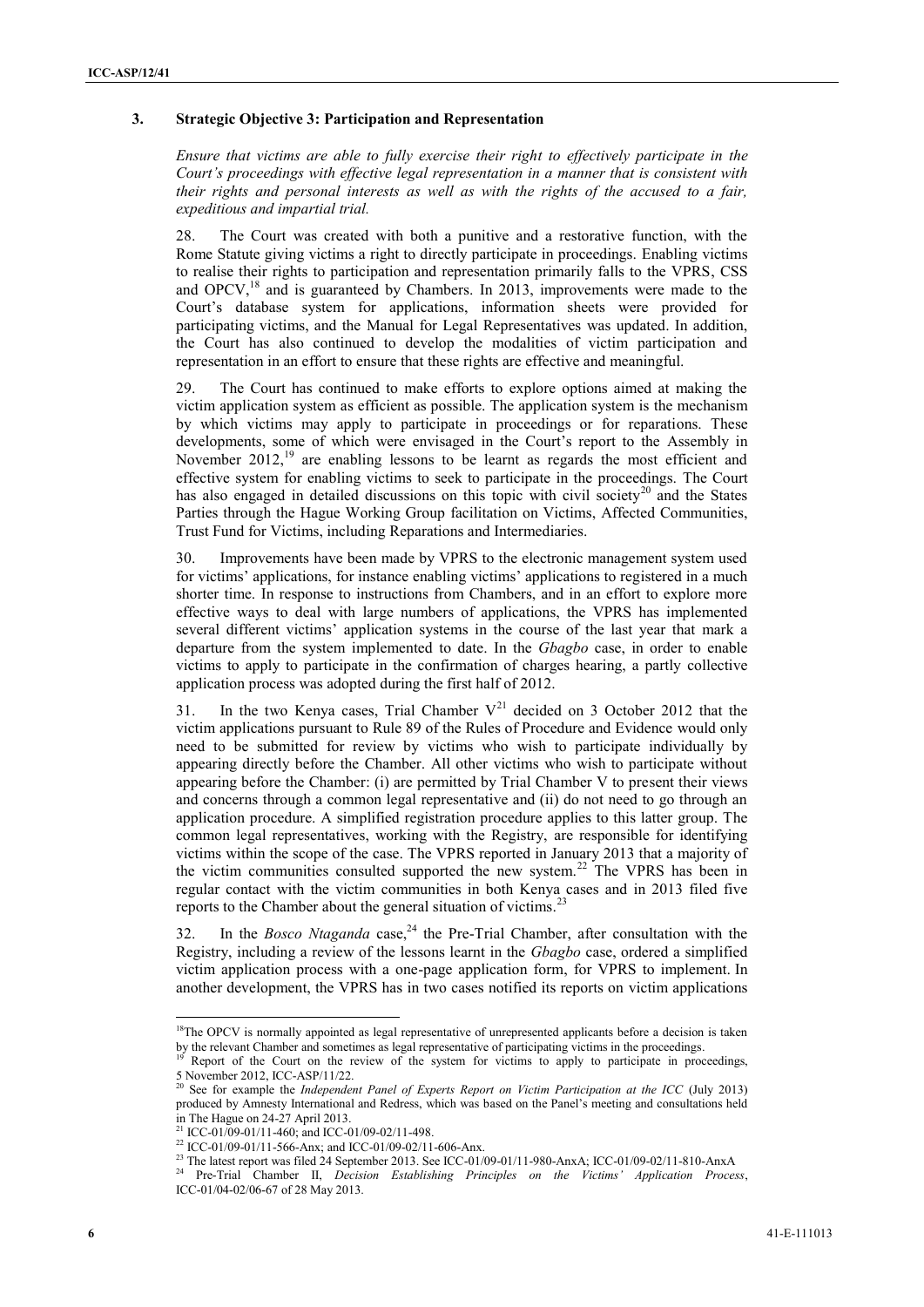to the parties.<sup>25</sup> Previously, these reports were prepared for the Chamber's benefit only, but have since been ordered to be disclosed to the parties as well to assist in their review and observations of the applications.

33. In the *Bemba* case, the Chamber established a system of common legal representation of victims authorised to participate in the proceedings.<sup>26</sup> Applicants whose applications were not yet ruled upon by the Chamber were provisionally represented by the OPCV.<sup>27</sup> Following the legal representatives' applications, the Chamber authorised two victims to present evidence and three victims to present their views and concerns in person before the Chamber.<sup>28</sup> In the *Bemba* case, the Chamber is closely monitoring the mode of questioning by the parties in relation to victims of sexual and gender-based violence. In the Kenya cases, the Chamber will endeavour to do the same when any such victims are called.

34. In relation to the representation of victims in the proceedings before the Court, the OPCV has further developed its capacity for keeping victims informed of the proceedings in a timely manner, namely by producing information sheets to be distributed in the relevant country, and using Skype to communicate with its clients when possible. Moreover, the Court is experimenting with two models for common legal representation: firstly in the *Gbagbo* case where the OPCV is appointed as common legal representation (CLR) and assisted by a legal assistant in Cote d'Ivoire; and secondly in the two Kenyan cases in which an external CLR is appointed and a staff member of the OPCV is seconded to his team and he/she will appear in the courtroom on the CLR's behalf. While it is too early to assess the efficiency of both options, the OPCV submits that the first option seems more feasible in terms of efficiency, effectiveness and cost savings; particularly considering that the second option implies that two OPCV staff are permanently assigned to the team of an external counsel, making it impossible for them to work on other assignments and creating an increase in the workload of other staff.

35. In addition, the OPCV has published the Second Edition of its Manual for Legal Representatives in English and French, updated at December 2012, as well as the Spanish edition. The Manual contains a summary of all decisions issued by Chambers in relation to victims' participation per argument and in chronological order. The Manual is updated at least once a year and sent to the external legal representatives electronically. This electronic version is searchable. The Manual provides clear, complete information on the Court's practices on issues pertaining to the representation of victims' in the proceedings. As a result, it is a useful tool for members of the Office to deliver legal advice and research to external legal representatives in an efficient way since it renders the research of material much easier. Moreover, it provides a continuous update on decisions issued in all situations and cases pending before the Court, therefore helping members of the OPCV assigned to different situations/cases to better follow the jurisprudence in all proceedings, making it easier to re-allocate staff depending on the workload in the different situations/cases. Finally, it avoids requests by external legal representatives who could easily find an answer in the Manual, therefore enabling the OPCV to optimize its limited resources and to assign its staff to in depth research requiring legal analysis for external legal representatives.

36. In the last year the OPCV has also further strengthened its capacity to provide assistance to external counsel and to victims in an efficient and timely manner by refining its database. The database enables the Office to catalogue, analyse, retrieve and update data very quickly. The database also enables the Office to create reports to verify the workload by monitoring tasks and, consequently, to share the different tasks among the staff. In addition, the ICT Section has upgraded the basic software of TRIM, the Court's document management software, which is also utilised by external counsel.

37. Finally, the Annual Counsel Seminar and Training for external Counsel on the Court's list also includes training on topics relating to victim representation. This year, over 150 Counsel are participating.

<sup>25</sup> In the *Bosco Ntaganda* (pre-trial stage) and *Lubanga* (appeal stage) cases.

<sup>&</sup>lt;sup>26</sup> Decision ICC-01/05-01/08-1005 of 10 November 2010.

<sup>&</sup>lt;sup>27</sup> Decision ICC-01/05-01/08-1020 of 19 November 2010.

<sup>&</sup>lt;sup>28</sup> Decision ICC-01/05-01/08-2138 of 22 February 2012.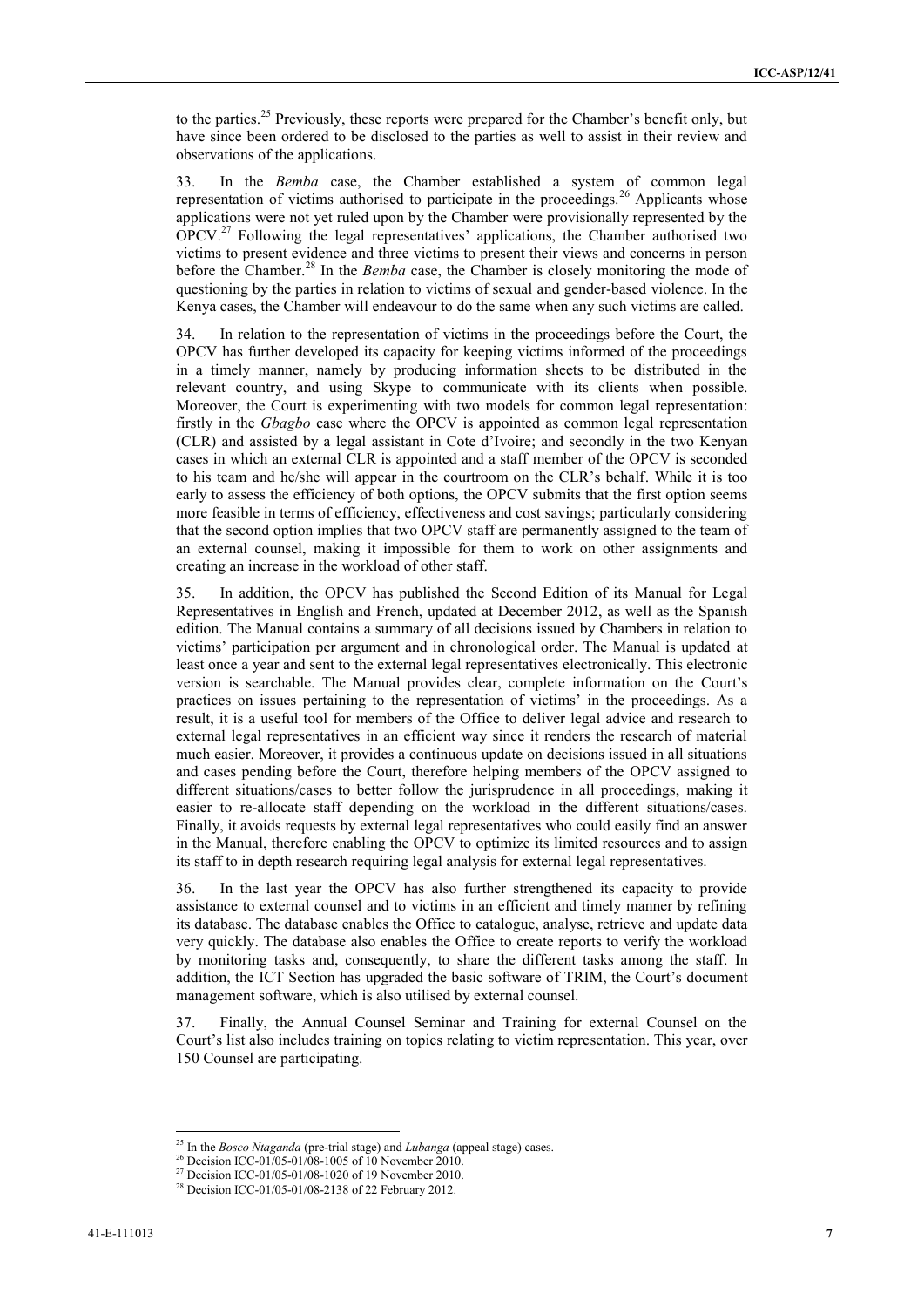### **4. Strategic Objective 4: Reparations and Assistance**

*Ensure that victims are able to exercise their rights as regards reparations consistent with the Rome Statute and the Court system's legal framework and to benefit from assistance.* 

38. One of the unique features of the Rome Statute system is that victims have been granted the right to request reparations and may benefit from the support of the TFV under its assistance mandate. While noting that a final reparations decision is still awaited from the Appeals Chamber in the *Lubanga* case, the Court has undertaken activities in relation to this Objective in 2013. This task relates mainly to Chambers, the VPRS, OPCV and the TFV.

39. In the *Lubanga* decision on Reparations, Trial Chamber I established principles relating to reparations for victims in the *Lubanga* proceedings<sup>29</sup> and determined the approach to be taken for their implementation. This included principles relating to victims of sexual violence, noting that appropriate reparations awards should be provided to victims of sexual and gender-based violence; gender-sensitive measures shall be implemented to ensure that women and girls are enabled to participate in a significant and equal way in the design and implementation of reparations orders.<sup>30</sup> Following the *Lubanga* Decision, victims participating in the proceedings, as well as Mr. Lubanga, appealed the decision, with the Appeals Chamber's determining the admissibility of the appeals in December 2012. The outcome of the Appeals Chamber decision is forthcoming.

40. The *Lubanga* decision on Reparations established a number of principles applicable in the *Lubanga* reparation proceedings. Although some of these principles are currently subject to an on-going appeal,<sup>31</sup> the *Lubanga* Decision on Reparations nevertheless marks an important first step towards the establishment by the Court of a framework for principles relating to victims' reparations in accordance with article 75 of the Rome Statute. Discussions on the issue of principles regarding victims' reparations continued in the Court in 2013 within the Hague Working Group on Victims, Affected Communities and Trust Fund for Victims, including Reparations and Intermediaries, co-facilitated, as in 2012, by Ambassadors Ben Becher and Pizarro Leongómez. As a result, the Court provided its Informal Court Paper on the Question of Principles Relating to Reparations to The Hague Working Group, $32^{\circ}$  and a report to the Assembly of States Parties at its Twelfth Session on Principles Relating to Victims' Reparations. While these reports indicate the Court's work to date regarding reparations, uncertainty persists until a reparations order becomes final.

41. In light of the pending appeals in the *Lubanga* case, activities of the VPRS have been limited to conveying key messages to victims in the field on the status of the proceedings. PIDS have also undertaken activities in the field and from the seat of the Court to communicate with victims and affected communities about the stage of proceedings in *Lubanga* and the potential reparations order(s). At this stage it is still unclear who might benefit from reparations, what kind of reparations are to be delivered, whether or not the accused is held liable for reparations, what role the Trust Fund might play and whether or not the Trial Chamber was correct in its ruling on the non-examination of the reparation applications before it. Therefore, messages on reparations to victims and affected communities in relation to the *Lubanga* case are necessarily general until the Appeals Chamber issues a decision in the matter.<sup>33</sup>

42. While it is not mandatory to hold hearings under the legal framework, in *Lubanga* the Trial Chamber did not hold reparations hearings, which the TFV notes disappointed many victims as they could not present their views/case for reparations. The TFV encourages the Court to work on a framework that gives victims and their families (legal) clarity on what reparation proceedings have to encompass as a minimum standard so that victims can better predict the process and the potential outcome when they file an application for reparations, what the limits are and how they can present their case for

 $\overline{a}$ 

<sup>29</sup> *Decision establishing the principles and procedures to be applied to reparations*, ICC-01/04-01/06-2904.

<sup>&</sup>lt;sup>30</sup> *Ibid.*, paras. 207-209. This is subject to appeal by the Defence, which is pending before the Appeals Chamber.

<sup>&</sup>lt;sup>31</sup> See also the Report of the Court on principles relating to victims' reparations (ICC-ASP/12/39), 8 October 2013. <sup>32</sup> Dated 15 May 2013. The report was presented orally to The Hague Working Group on 28 May 2013 by a

representative of the Presidency and was followed by a question-and-answer session.<br>  $\frac{33 \text{ It is understood that the } A \sim 1000 \text{ m}^{-1}}{24 \text{ m}^{-1}}$ It is understood that the Appeals Chamber will only rule on the reparation appeals if it confirms the conviction of

Mr. Lubanga in the appeals proceedings on the merits, which are currently pending before the Appeals Chamber.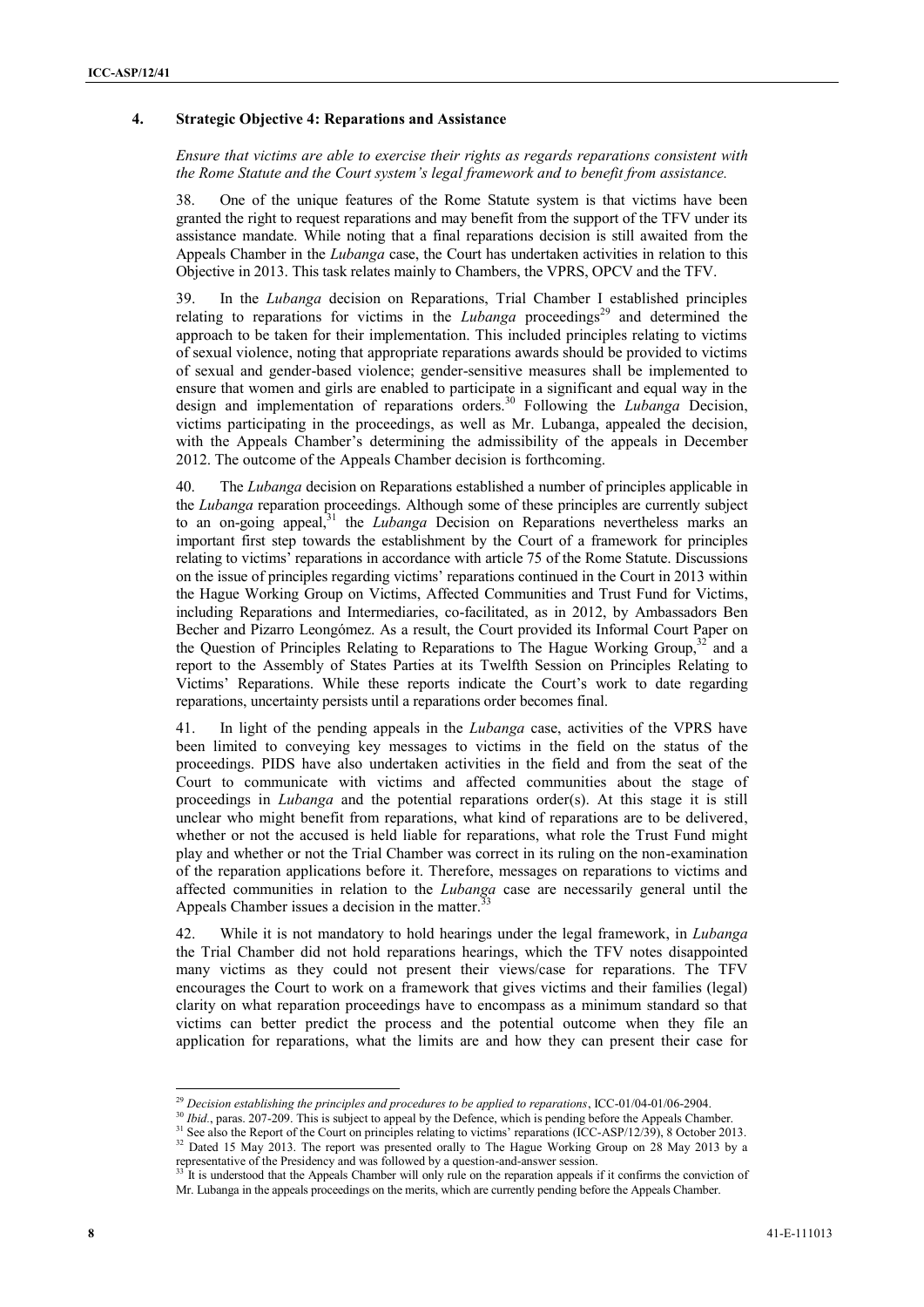reparations before the Court.<sup>34</sup> The TFV submits that the lack of General Principles related to reparations is one of several reasons behind the high level of uncertainty.<sup>35</sup> Regarding communication, in the future the messages on reparations<sup>36</sup> prepared by the relevant organs of the Court and the TFV shall be regularly monitored, reviewed and adjusted and include the feedback from victims and affected communities.

43. The Trust Fund anticipates increasing resource needs, which are also related to the triggering of the reparations mandate as well as to the growing number of situations that will require activities under the Trust Fund's assistance mandate. The particular operational costs for the TFV Secretariat related to the implementation of Court-ordered reparations awards cannot yet be considered for the 2014 budget. They will depend on the outcome of on-going judicial proceedings (i.e. the *Lubanga* case) and on the timing of this outcome, could be considered for a complementary budget or for the contingency budget. Costs may include but are not limited to - additional field capacity (GTA), travel expenses, use of experts, outreach/consultations and the set-up and management of a verification mechanism.<sup>37</sup> The Trust Fund notes that its Board of Directors decided to extend their Strategic Plan throughout 2013 and that it will decide on the subsequent Strategic Plan (2014-2017) in March 2014.

# **III. Guidelines governing the Relations between the Court and Intermediaries**

44. Intermediaries play an important role in relation to victims and to achieving the four above Objectives. The Court's report on the Revised Strategy in Relation to Victims recognised this role and included the implementation of the Court draft *Guidelines Governing the Relations between the Court and Intermediaries* (Intermediaries Guidelines) as part of executing the Revised Strategy.<sup>38</sup> The Court prepared draft Guidelines in  $2012$ and they were noted by the Assembly at its  $11<sup>th</sup>$  session.<sup>39</sup> These Guidelines and supporting documents were prepared in order to provide a framework with common standards and procedures to govern the Court's relationship with intermediaries. In 2013, the Court has been implementing the draft Guidelines to the extent possible within existing resources.

45. The Intermediaries Guidelines foresee a responsibility of the VWU to protect intermediaries at risk when they fall within the scope of the VWU's mandate under articles 43(6) and 68(4) of the Rome Statute. The draft Guidelines mandate the SSS to vet intermediaries and also to give training on relevant and appropriate security practices. While the VWU and SSS do not use intermediaries, they are implementing the Guidelines on Intermediaries to the extent necessary based on referrals, and within budgetary constraints. The VPRS have also been implementing the Guidelines to the extent possible, including applying the criteria for the selection of intermediaries and providing support to intermediaries (including reimbursing expenses when necessary). The VPRS have also provided training to intermediaries including on interacting with victims and ethical behaviour with victims. Due to resource limitations, VPRS have not been able to implement contractual relations with intermediaries of the type envisaged in the Guidelines (ie. the Model Contract).

46. The Court submitted the draft Guidelines to the Committee on Budget and Finance at both its April and September 2013 sessions for their consideration of the financial implications.<sup>40</sup> The Committee noted that their adoption would undoubtedly enhance the security of the Court's proceedings if intermediaries are utilized with prudence and in a way that is clearly understandable by the parties.<sup>41</sup> The Guidelines were also discussed in the Hague Working Group.

 $34$  Review of Article 76 (2) and (3) of the Rome Statute and, Rule 94 and 95 of the Rules of Procedure and Evidence would be necessary.

<sup>35</sup> ICC-ASP/11/40, para. 48.

<sup>36</sup> *Ibid.*, para. 53.

<sup>37</sup> *Ibid.*, para. 78.

<sup>38</sup> *Ibid.*, paras. 17, 26, 39, 44 and 81.

<sup>39</sup> ICC-ASP/11/Res.8*,* para. 50.

<sup>&</sup>lt;sup>40</sup> Draft Guidelines Governing the Relations between the Court and Intermediaries: Summary of Financial Implications of Implementation, CBF20/01S05, 22 March 2013; and Second Report of the Court on the financial implications of the draft Guidelines governing the relations between the Court and Intermediaries, CBF/21/8, 2 August 2013.

Report of the Committee on Budget and Finance on the work of its 21st session, ICC/ASP/12/15, 3 October 2013, para. 150.